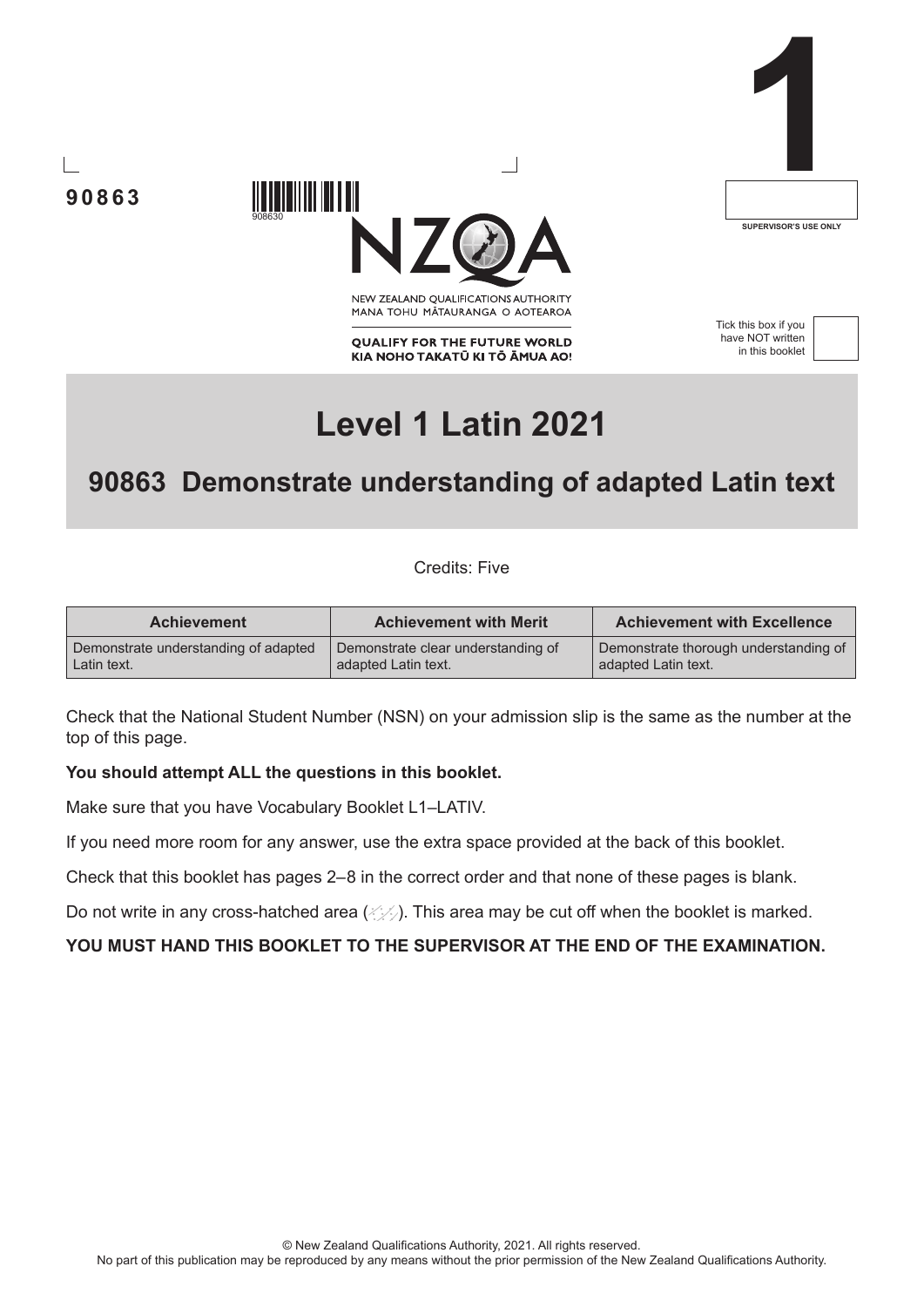#### **INSTRUCTIONS**

Read the passage below, and answer ALL the questions in English, except where a response in Latin is specified.

The main parts of the words used in this passage, together with their meanings, are listed in alphabetical order in the vocabulary booklet.

The passage is repeated on pages 4 and 6 so that you will not need to turn back to this page.

## **A case of mistaken identity**

While Rome is besieged by an enemy army, a hero by the name of Mucius makes a plan.

Mucius, adulescens nobilis, sciebat nullum hostem populum Romanum in saeculo servitutis sub regibus obsedisse. sed nunc Romani, in saeculo libertatis, ab eisdem hostibus quos vicerant obsidebantur. Mucius, putans se illam indignitatem vindicare debere, magnum factum paravit. primo sua sponte penetrare in castra hostium constituit; deinde, nolens sine iussis consulum ire, senatum adiit.

5

"transire flumen," inquit, "patres, et intrare castra hostium volo, neque ob praedam neque ultionem." adprobaverunt patres; abdito intra vestem ferro, Mucius profectus est. postquam advenit, scribam prope regem simili veste sedentem vidit. nolens rogare uter esset rex, ne ipse aperiret quis esset, scribam pro rege occidit.

ab regis satellitibus comprehensus retractusque, ante tribunal regis destitutus est. 10 tum Mucius, metuendus magis quam metuens, "hostem occidere volui," inquit, "ego non modo caedere sed, si necesse est, mori contentus sum. nos Romani et facere et pati fortiter solemus."

#### **QUESTION ONE**

Refer to the first paragraph (lines 1–5) to answer this question.

- (a) What information is given about Mucius?
- (b) Explain what Mucius knew about the history of the Roman people.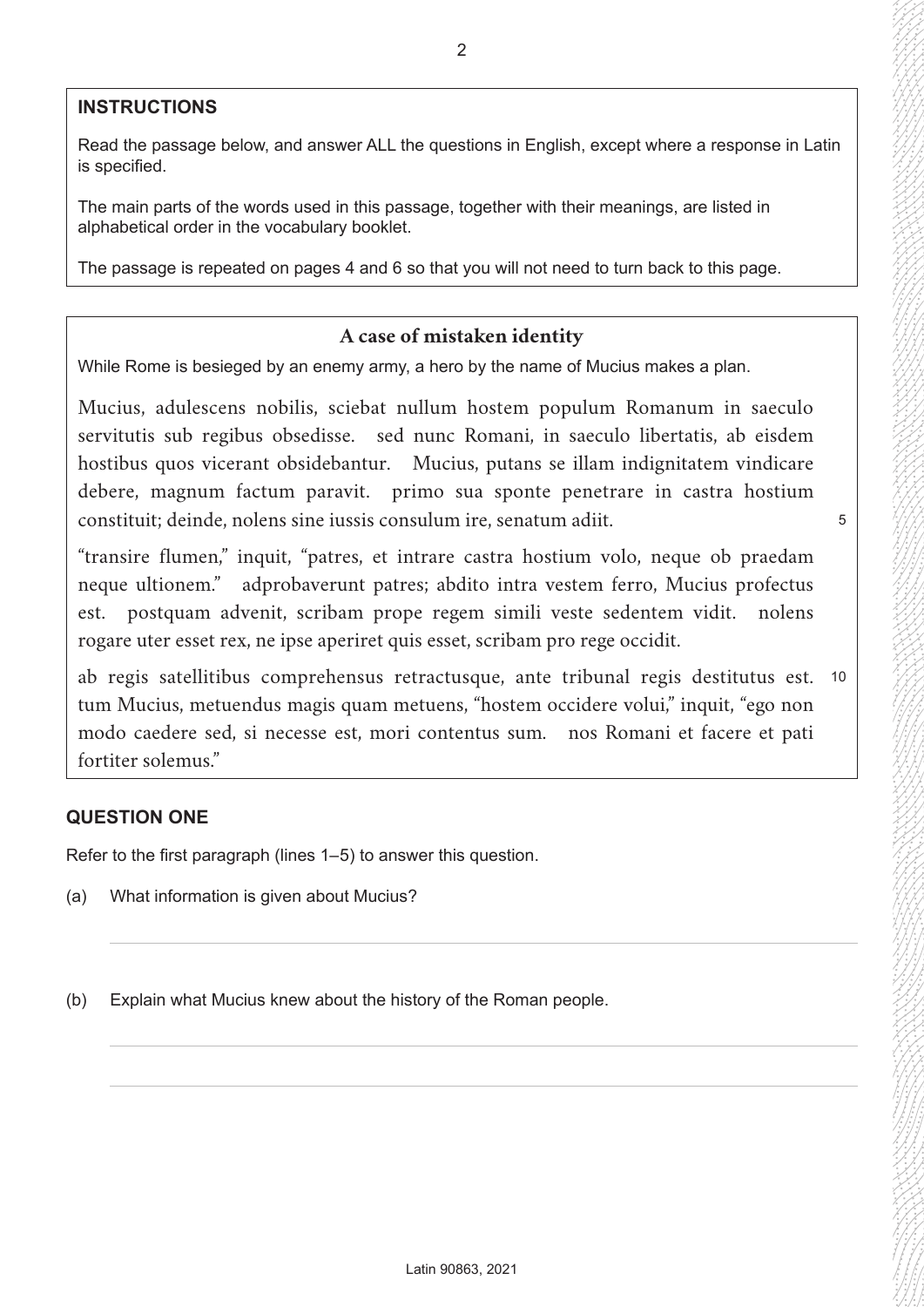- (c) (i) How does this contrast with the Romans in the current time?
	- (ii) Quote and translate two Latin words that reflect the contrast between these two times.
- (d) (i) Why does Mucius prepare a great deed?
	- (ii) Quote and translate one Latin noun that shows what motivates Mucius.
- (e) (i) Explain Mucius' initial decision.
	- (ii) Why does Mucius change his mind? Quote and translate one Latin word that shows his reluctance to carry through with his initial intention.

- (f) (i) Identify a relative pronoun in the first paragraph.
	- (ii) What is the gender of this relative pronoun?
	- (iii) Explain why this gender has been used.

3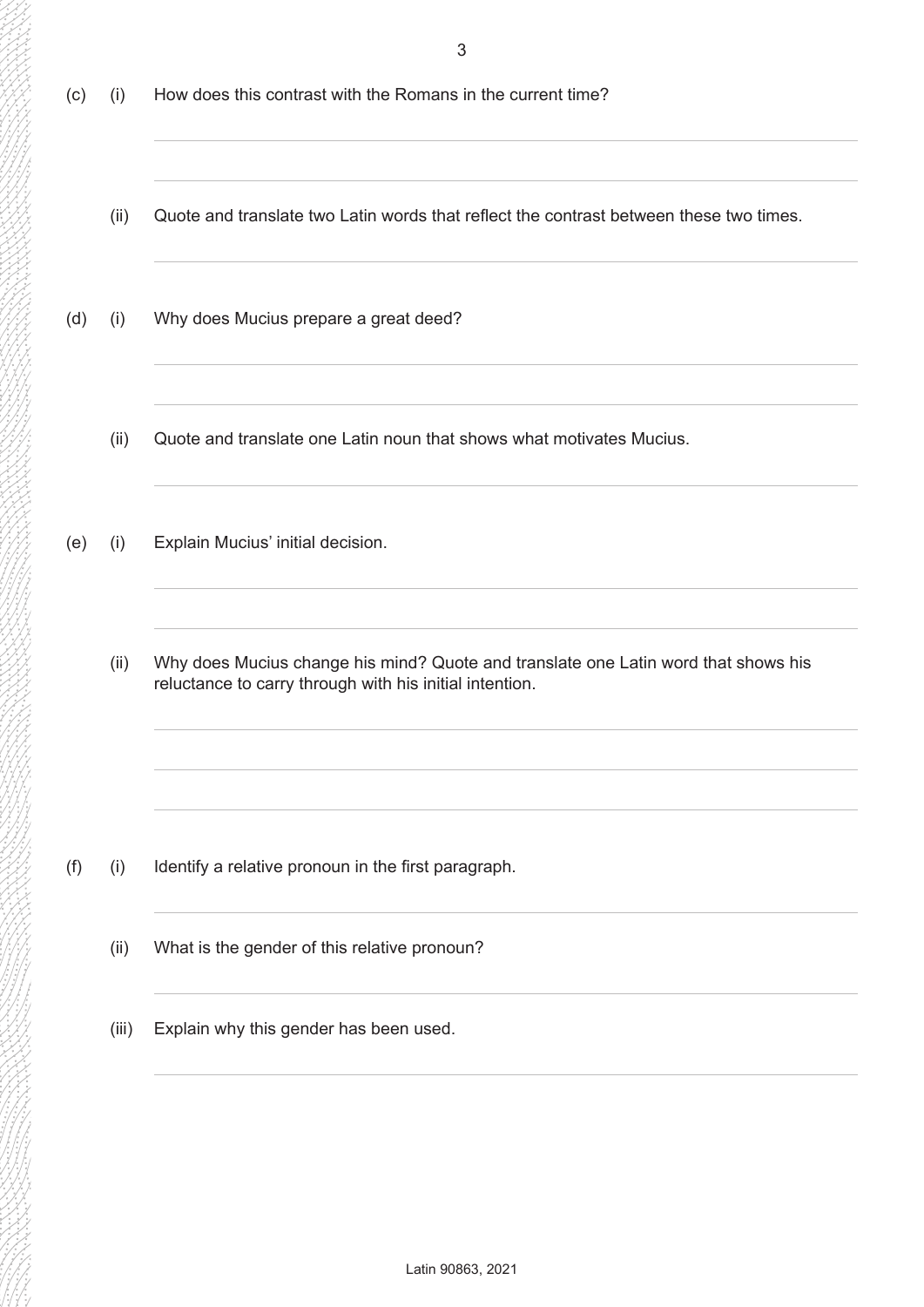## **A case of mistaken identity**

While Rome is besieged by an enemy army, a hero by the name of Mucius makes a plan.

Mucius, adulescens nobilis, sciebat nullum hostem populum Romanum in saeculo servitutis sub regibus obsedisse. sed nunc Romani, in saeculo libertatis, ab eisdem hostibus quos vicerant obsidebantur. Mucius, putans se illam indignitatem vindicare debere, magnum factum paravit. primo sua sponte penetrare in castra hostium constituit; deinde, nolens sine iussis consulum ire, senatum adiit.

5

"transire flumen," inquit, "patres, et intrare castra hostium volo, neque ob praedam neque ultionem." adprobaverunt patres; abdito intra vestem ferro, Mucius profectus est. postquam advenit, scribam prope regem simili veste sedentem vidit. nolens rogare uter esset rex, ne ipse aperiret quis esset, scribam pro rege occidit.

ab regis satellitibus comprehensus retractusque, ante tribunal regis destitutus est. 10 tum Mucius, metuendus magis quam metuens, "hostem occidere volui," inquit, "ego non modo caedere sed, si necesse est, mori contentus sum. nos Romani et facere et pati fortiter solemus."

#### **QUESTION TWO**

Refer to the second paragraph (lines 6–9) to answer this question.

- (a) What does Mucius tell the senate that he wants to do?
- (b) Quote and translate the Latin words that indicate Mucius had made plans in advance.

(c) Explain in detail what happened after Mucius arrived.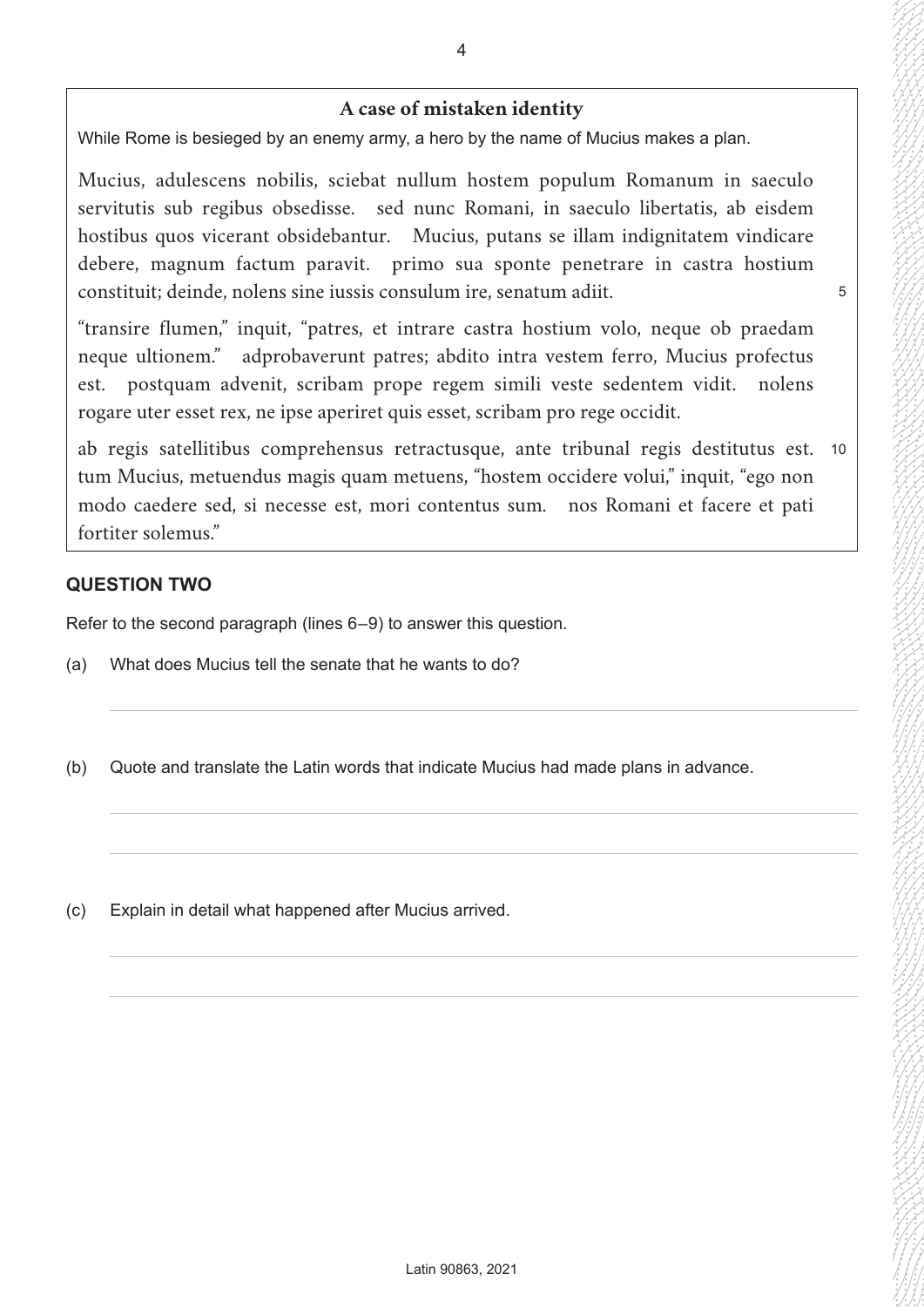- 5
- (d) (i) What was Mucius unwilling to do?
	- (ii) Why was he unwilling to do this? Quote from the text to support your answer.
- (e) What happened as a result?
- (f) (i) Identify a verb in the subjunctive mood in the second paragraph.
	- (ii) What is the tense of this subjunctive?
	- (iii) Explain why a subjunctive has been used here.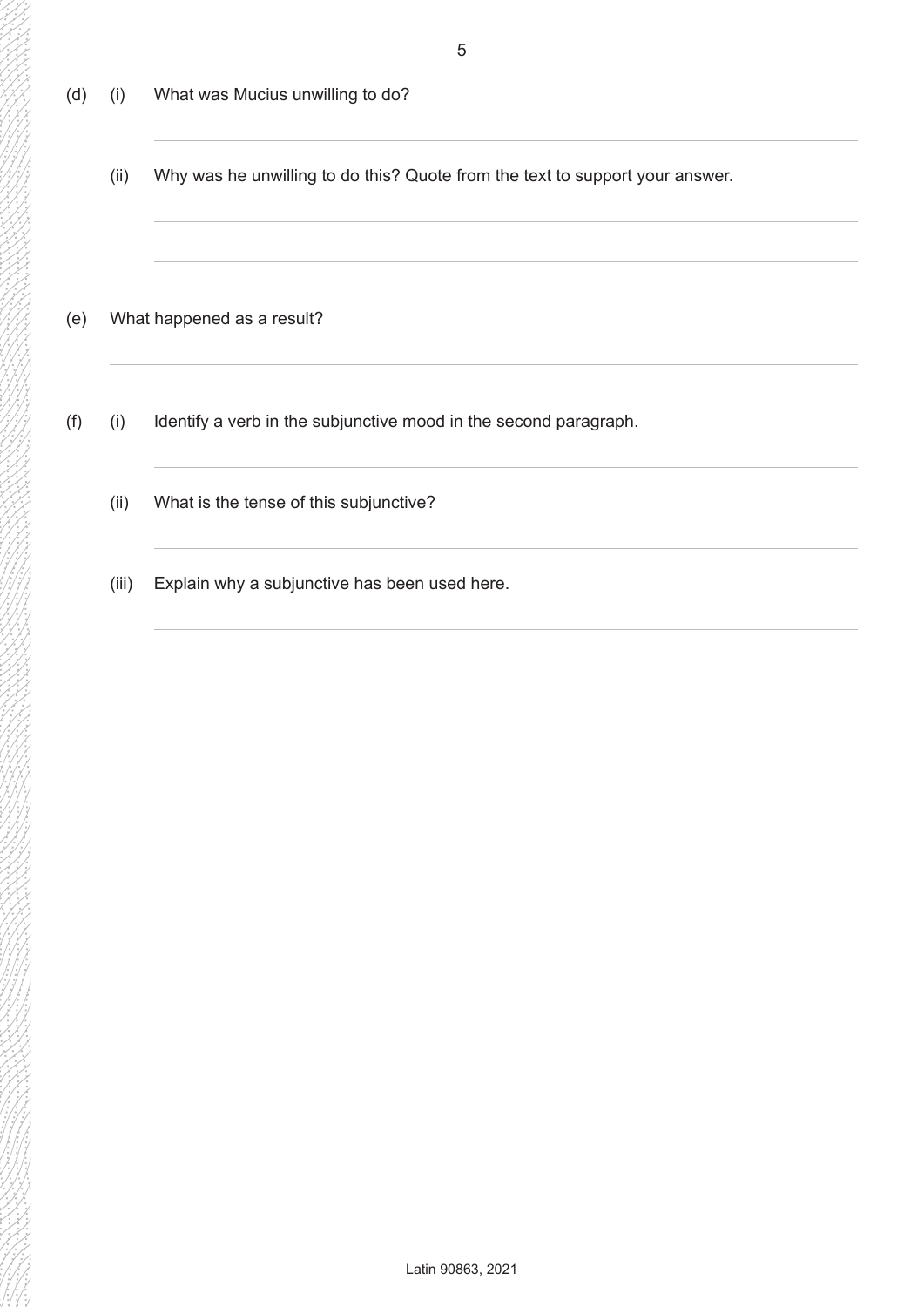## **A case of mistaken identity**

While Rome is besieged by an enemy army, a hero by the name of Mucius makes a plan.

Mucius, adulescens nobilis, sciebat nullum hostem populum Romanum in saeculo servitutis sub regibus obsedisse. sed nunc Romani, in saeculo libertatis, ab eisdem hostibus quos vicerant obsidebantur. Mucius, putans se illam indignitatem vindicare debere, magnum factum paravit. primo sua sponte penetrare in castra hostium constituit; deinde, nolens sine iussis consulum ire, senatum adiit.

5

"transire flumen," inquit, "patres, et intrare castra hostium volo, neque ob praedam neque ultionem." adprobaverunt patres; abdito intra vestem ferro, Mucius profectus est. postquam advenit, scribam prope regem simili veste sedentem vidit. nolens rogare uter esset rex, ne ipse aperiret quis esset, scribam pro rege occidit.

ab regis satellitibus comprehensus retractusque, ante tribunal regis destitutus est. 10 tum Mucius, metuendus magis quam metuens, "hostem occidere volui," inquit, "ego non modo caedere sed, si necesse est, mori contentus sum. nos Romani et facere et pati fortiter solemus."

## **QUESTION THREE**

Refer to the third paragraph (lines 10–13) to answer this question.

(a) Describe three things that happened to Mucius.

(b) Explain, in your own words, how the author characterises Mucius immediately before his speech to the enemy. Quote from the text, with a translation, to support your answer.

(c) What does Mucius declare that shows his willingness to take personal risks in pursuit of his mission? Quote from the text to support your answer.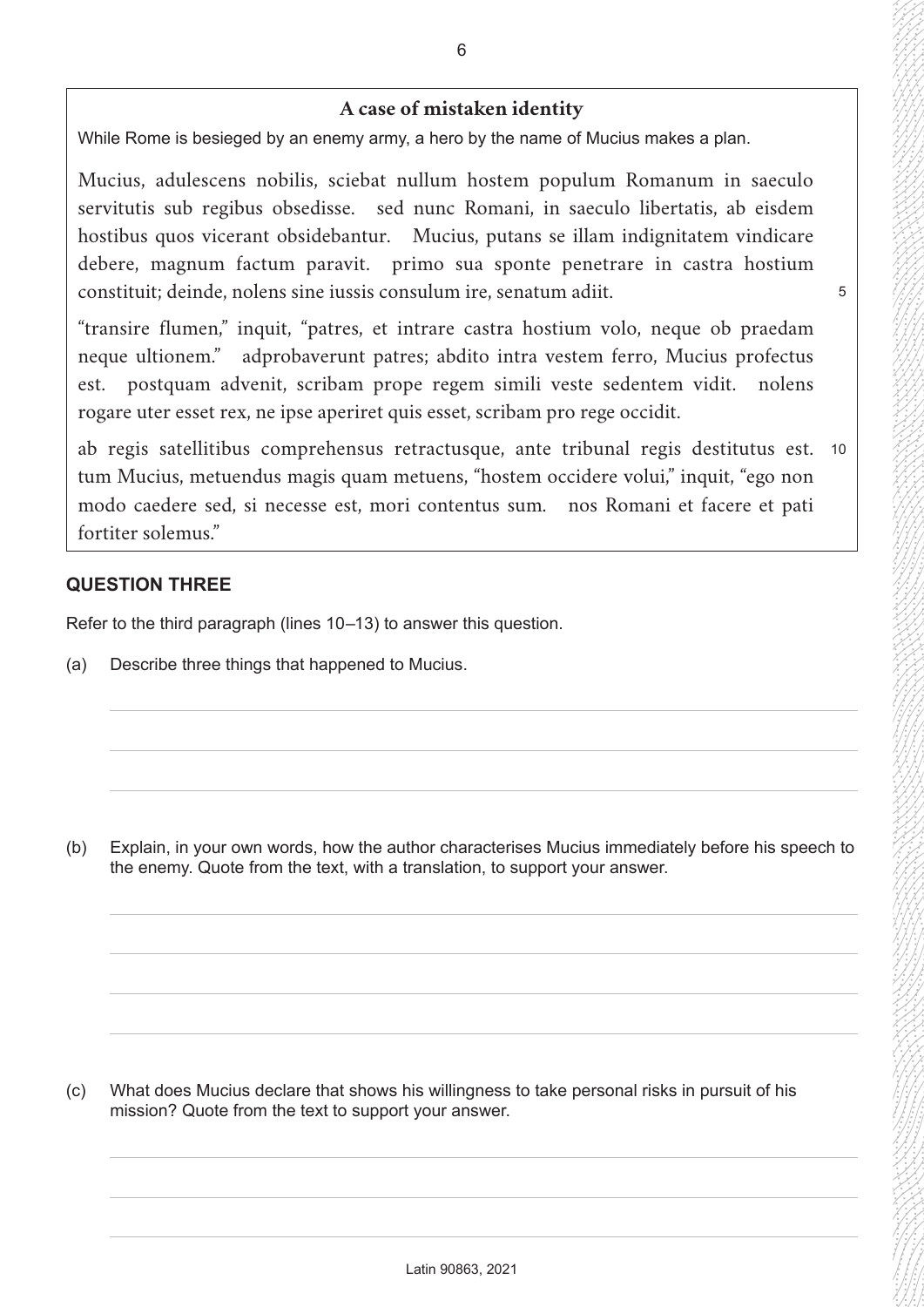- 7
- (d) (i) What final point is made about Romans in general?
	- (ii) Quote and translate one Latin infinitive that shows how hardship affected the Romans.
- (e) (i) Identify a noun in the ablative case in the third paragraph.
	- (ii) What is the number of this noun?
	- (iii) Explain why this case has been used here.